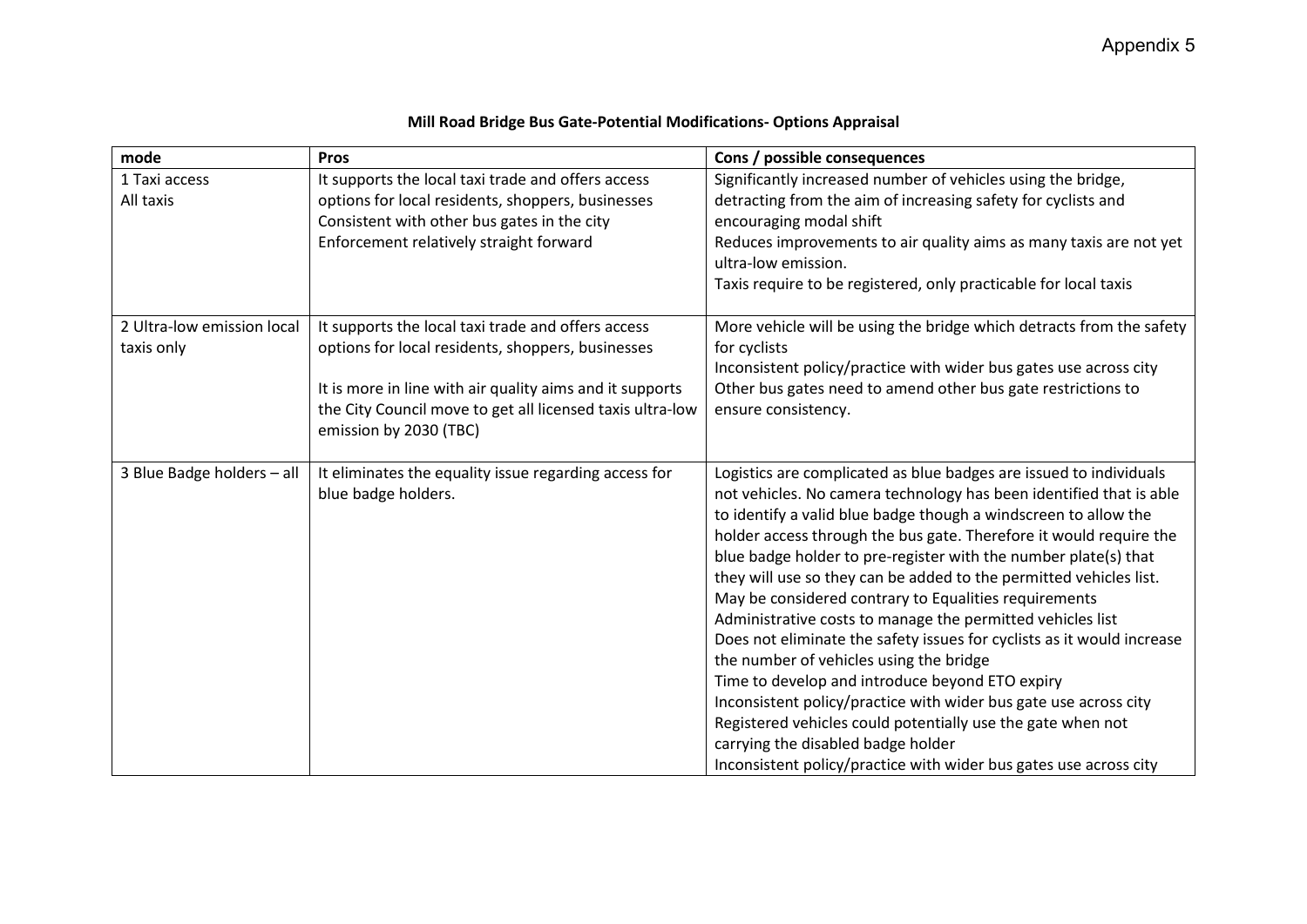|                                                                                                       |                                                                                                                                                                                                                                                                                                                                                                    | Other bus gates need to amend other bus gate restrictions to<br>ensure consistency.                                                                                                                                                                                                                                                                                                                                                                                                                                                                                                                                                                                                                                              |
|-------------------------------------------------------------------------------------------------------|--------------------------------------------------------------------------------------------------------------------------------------------------------------------------------------------------------------------------------------------------------------------------------------------------------------------------------------------------------------------|----------------------------------------------------------------------------------------------------------------------------------------------------------------------------------------------------------------------------------------------------------------------------------------------------------------------------------------------------------------------------------------------------------------------------------------------------------------------------------------------------------------------------------------------------------------------------------------------------------------------------------------------------------------------------------------------------------------------------------|
| 4 Limited blue badge<br>holders on higher rate<br>disability allowance who<br>have applied in advance | It partially eliminates the equality issue by allowing<br>access for people with higher rate disability allowance<br>It minimises the number of vehicles allowed through<br>compared to allowing all blue badge holders through<br>It is in line with the access for the St Johns Street<br>bollard access arrangement so there is some<br>consistency of approach | It would require the blue badge holder to pre-register with the<br>number plates that they will use so they can be added to the<br>permitted vehicles list.<br>Administrative costs to manage the permitted vehicles list<br>Does not eliminate the safety issues for cyclists as it would increase<br>the number of vehicles using the bridge (although not as much as if<br>all BB holders allowed access)<br>Benefits only a proportion of blue badge holders and may be<br>considered contrary to Equalities Act<br>Inconsistent policy/practice with wider bus gates use across city,<br>with the exception of Trinity St, which allows access as the only<br>point of entry to the area and no alternatives are available) |
| 5 Residents only                                                                                      | It may appease some local residents                                                                                                                                                                                                                                                                                                                                | Logistically very difficult to manage.<br>Which residents would it be for and why certain residents?<br>Administrative costs to manage the permitted vehicles list<br>Does not eliminate the safety issues for cyclists as it would increase<br>the number of vehicles using the bridge<br>Encourages local residents to use their cars<br>Does not encourage modal shift<br>Goes against climate change, congestion and air quality aims.<br>Inconsistent policy/practice with wider bus gates use across city<br>Difficult to provide clear signage                                                                                                                                                                            |
| 6 Night time access to all                                                                            | Not overly complicated to sign and manage.<br>Provides some natural surveillance                                                                                                                                                                                                                                                                                   | Safety issues for cyclists<br>Many will still cycle at night and safety may be more of a concern in<br>hours of darkness on the bridge<br>Inconsistent policy/practice with wider bus gates use across city<br>Does not help shops                                                                                                                                                                                                                                                                                                                                                                                                                                                                                               |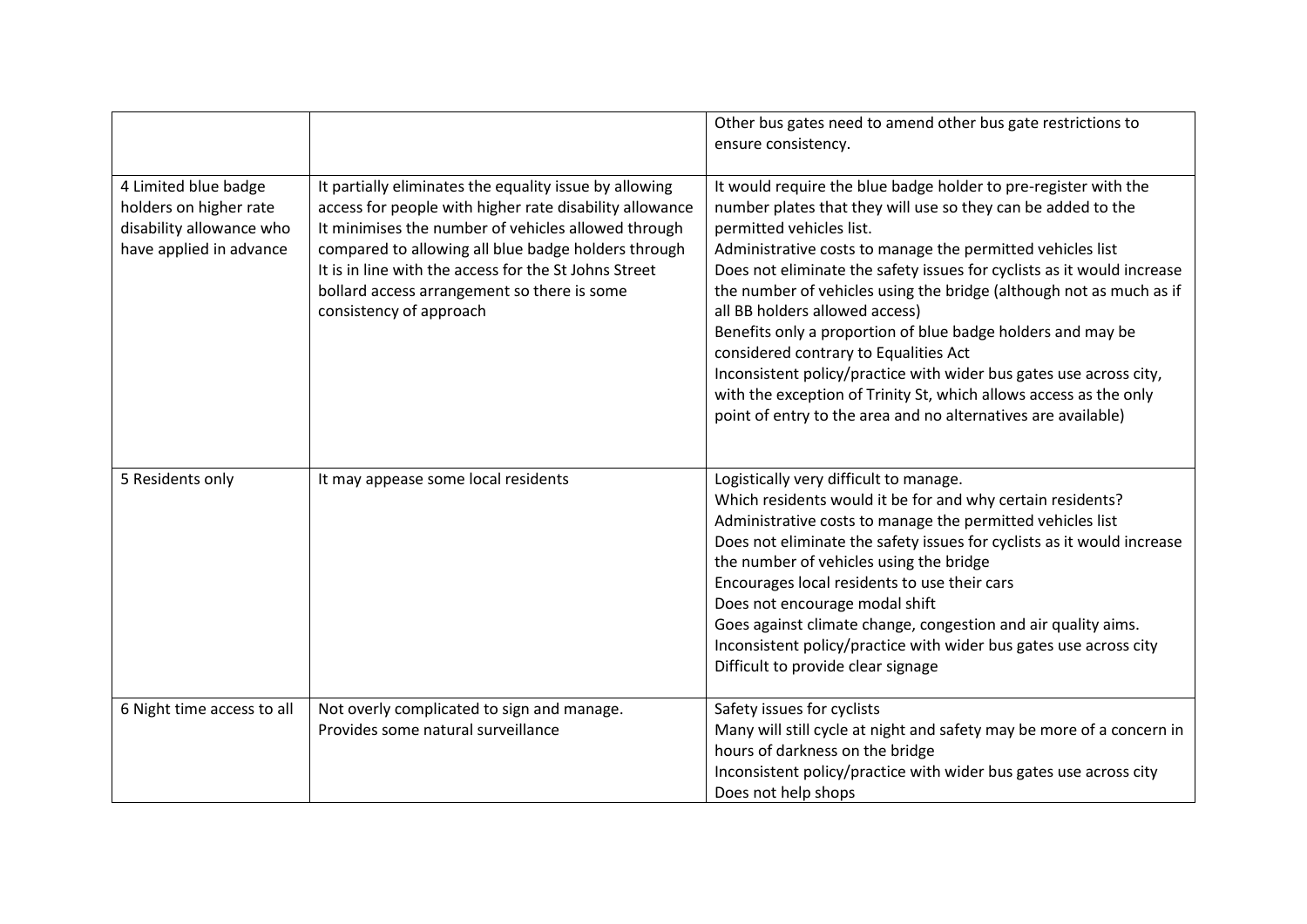|                                                                                                   |                                                                                                                                                                                       | No benefit to later bus services                                                                                                                                                                                                                                                                                                                                                                                                                                                                                                                                                                                                                                       |
|---------------------------------------------------------------------------------------------------|---------------------------------------------------------------------------------------------------------------------------------------------------------------------------------------|------------------------------------------------------------------------------------------------------------------------------------------------------------------------------------------------------------------------------------------------------------------------------------------------------------------------------------------------------------------------------------------------------------------------------------------------------------------------------------------------------------------------------------------------------------------------------------------------------------------------------------------------------------------------|
| 7 Electric shuttle buses                                                                          | This can be easily managed as they would be classed<br>as a bus and fall in line with exiting restriction<br>Offers local residents access options and encourages<br>modal shift      | May limit bus provision until operators provide suitable vehicles<br>Is it sustainable financially in the long term?<br>Who would run it? Would it compete with other local bus services<br>making them no longer financially viable?<br>Inconsistent policy/practice with wider bus gates use across city                                                                                                                                                                                                                                                                                                                                                             |
| 8 Change from Bus gate<br>to rising bollard                                                       | It is a method of restricting access which includes a<br>physical barrier<br>Ensures compliance (when operating reliably)                                                             | Cost to supply and install approx £50k per bollard - would require<br>two so total £100K minimum capital cost<br>Aging technology for which maintenance costs are high and it<br>creates an ongoing revenue liability for which there is currently no<br>budget<br>Reliability of rising bollards is an issue and the reason for their<br>removal from the city centre bus gates)<br>Increase in delays for buses, especially if the technology fails or<br>non-permitted vehicles attempt to use the gate<br>There could be issues with installation close to other stats and the<br>railway bridge<br>Policy requirements for issue of permits to ensure consistency |
| 9 Restrictions only at<br>peak through traffic times<br>(e.g. 7.30am-9.30am and<br>3.30pm-6.30pm) | Allows access over bridge during business hours<br>Eliminates unnecessary traffic at times of greatest risk<br>Could be developed further in line with emerging<br>policies on access | Prevents/limits potential streetscape environmental improvements<br>More complicated to sign and enforce<br>Fewer benefits for peds/cyclists realised during the day<br>Less beneficial impact on air quality<br>Need to identify "peak" times for through traffic, ANPR survey or<br>similar to be undertaken along with detailed consultation<br>Requires more detailed data to determine times<br>Weekend restriction peak times may differ, different times at<br>weekends would be very difficult to sign and may make effective<br>enforcement difficult if penalties are challenged.                                                                            |